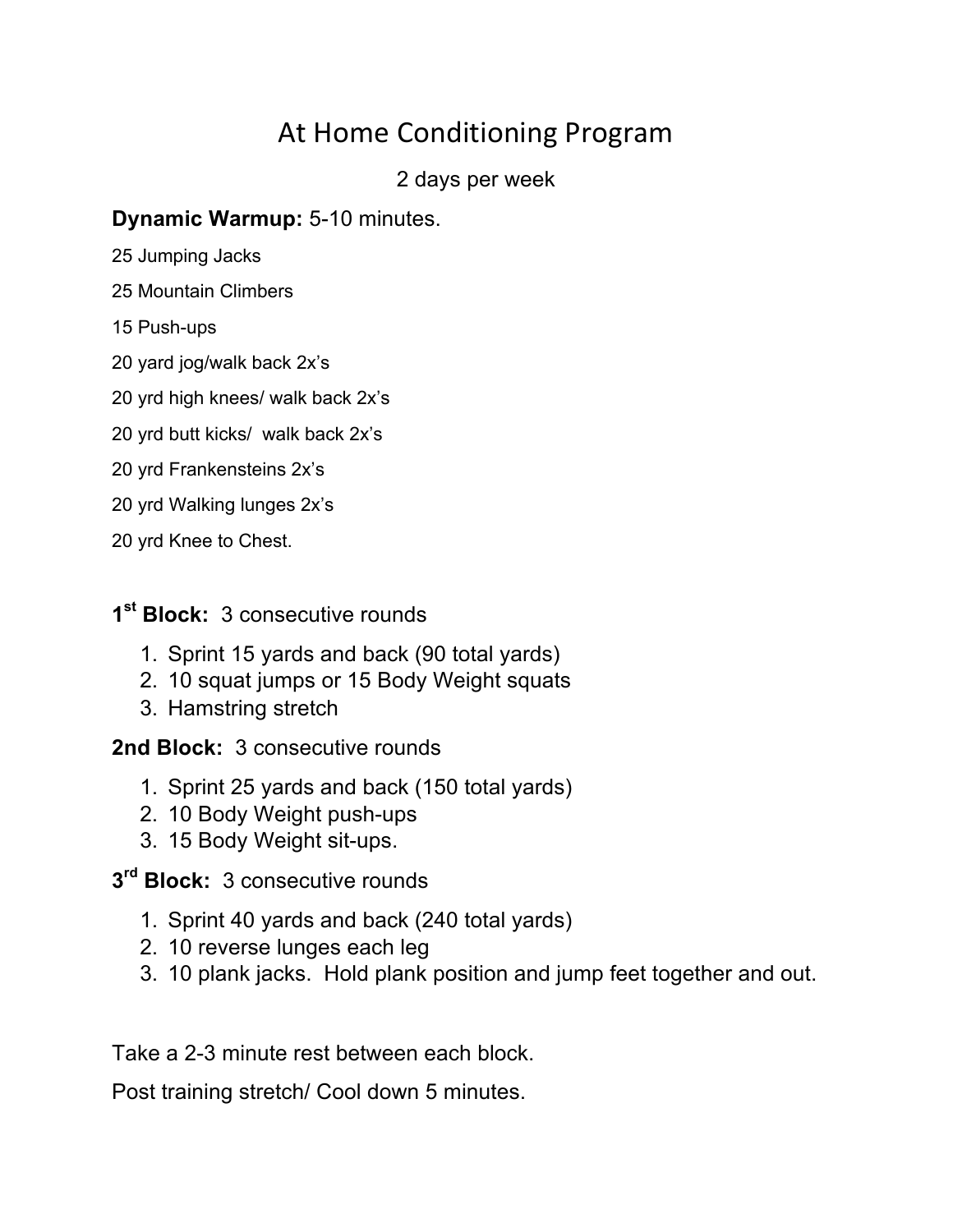# **Home workout**

## **3 days per week**

### **Dynamic Warm-up:** 5-10 minutes

25 Jumping Jacks

10 Jumping Split Squat

5 five second push-ups. Hold push-up position for 5 count. Down/up.

15 sit-ups

20 yrd jog/ walk back 2x's

20 yrd high knees/ wb 2x's

20 yrd butt kicks/ wb 2x's

20 yrd Frankenstein/ wb 2x's

20 yrd spiderman stretch

### **Body Weight Workout**

Fill a backpack with books or fill an old gallon milk jug with water. If you do not have free weights.

Squats with weighted backpack 3x15.

Chair/Bench/Couch dips 3x10

Glute Bridge 3x20 hold for 3 seconds

Single Leg Glute Bridge 3x15

Waterjug/weighted backpack bicep curl 3x10 (R/L)

Weighted backpack/Waterjug bent over row 3x10 (R/L)

Plank with shoulder touches 3x10

Elevate rear foot/couch/chair Single Leg Squat 3x15 each leg